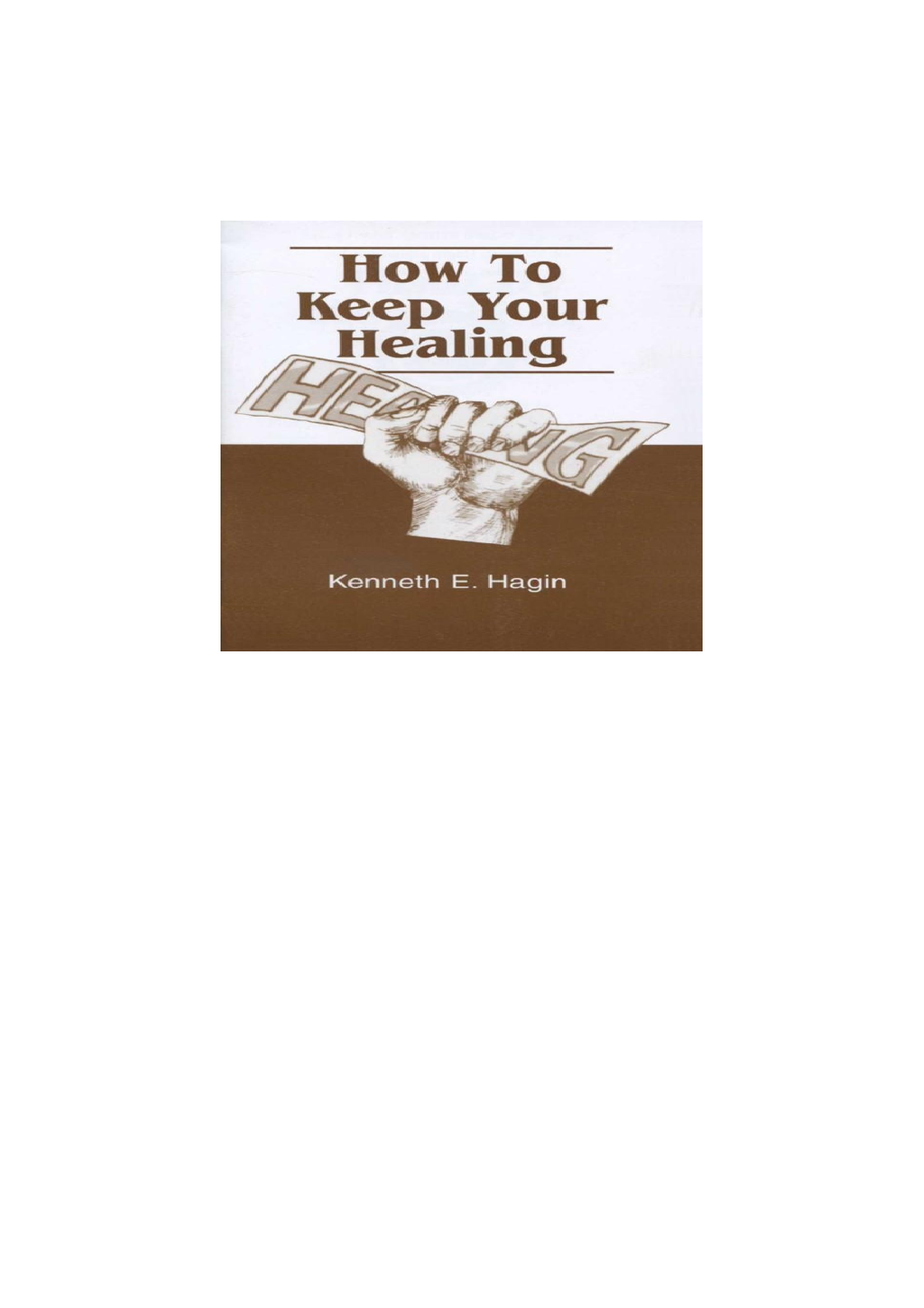**How to Keep Your Healing**

**Kenneth E. Hagin**

**Contents**

1 How to Be Healed

2 What to Do When Symptoms Return

3 Why Faith Is Importan

4 How to Resist the Devil

A Sinner's Prayer to Receive Jesus as Savior

**Chapter 1**

**How to Be Healed**

*That it might be fulfilled which was spoken by Esaias the prophet, saying, Himself took our INFIRMITIES, and bare our SICKNESSES.*

**—Matthew 8:17**

*Surely he hath borne our griefs* [\*DISEASES], and carried our sorrows **[\*PAINS].**

**—Isaiah 53:4**

*Who his own self bare our sins in his own body on the tree, that we, being dead to sins, should live unto righteousness: by whose stripes ye WERE healed.*

**—1 Peter 2:24**

I have a twofold purpose in this lesson:

(1) To establish the scriptural fact that divine healing for our physical body belongs to us, and to help those who need healing get healed.

(2) To help those who have been healed stay healed, because it is one thing to receive something from God and another thing to maintain it.

\* Literal Hebrew.

In our first text, Matthew says he's quoting Isaiah in saying, *"Himself took our INFIRMITIES, and bare our SICKNESSES."*

Our second text says, *"Surely he hath borne our GRIEFS, and*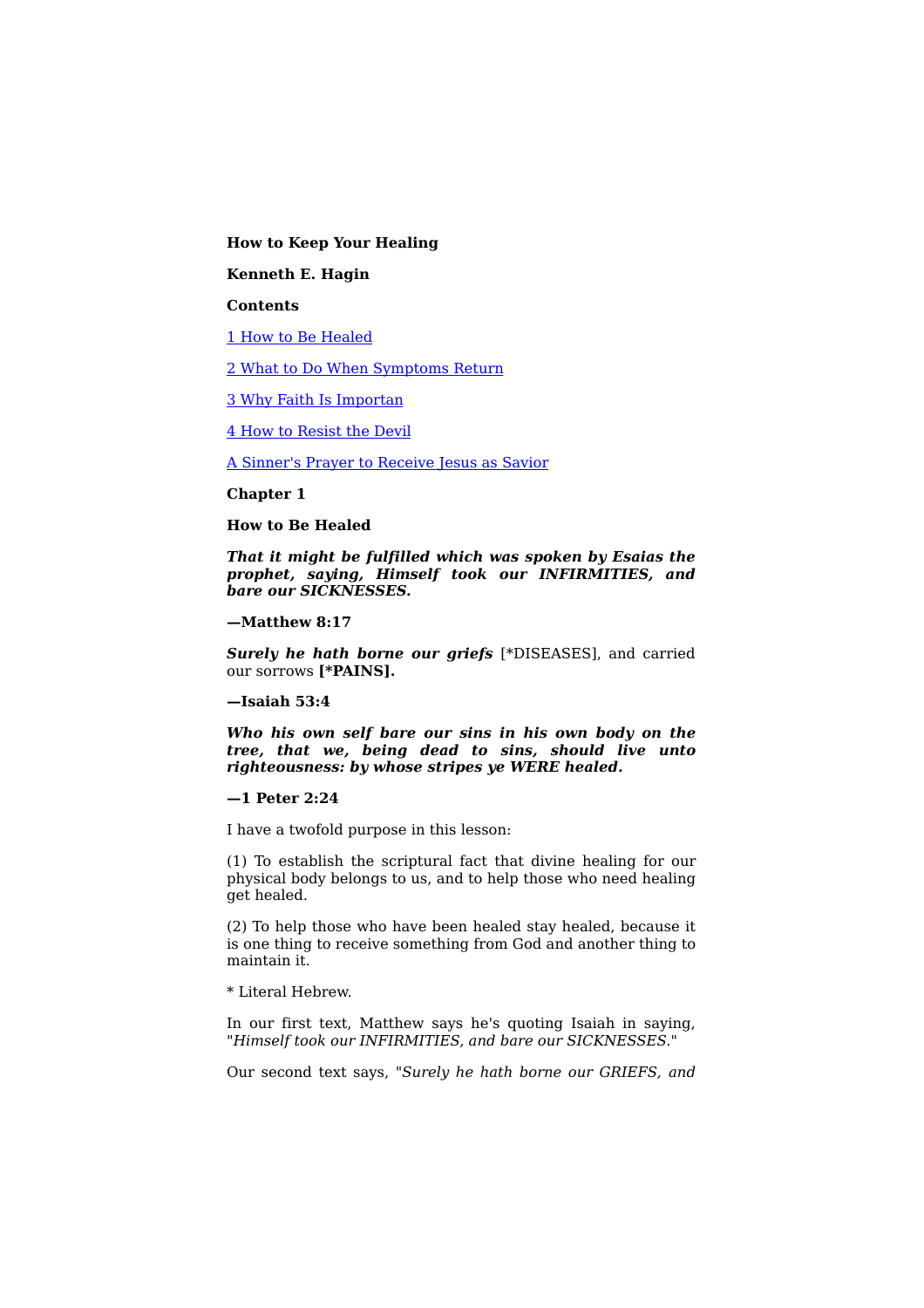*carried our SORROWS."* These translations are from the King James Version. As marginal notes in many study Bibles point out, a more accurate translation of the original Hebrew words would have been "diseases" and "pains."

After I read in my Bible that Himself took my infirmities and bare my sicknesses, I decided there wasn't any need for both Him and me to bear them, and I've been free ever since! Thank God He took our infirmities and bore our sicknesses.

One preacher said, "Well, He did it all right, but we don't have healing now in this life. We'll enjoy that blessing in the Millennium."

When I heard that fellow say it, I thought to myself, *Oh my! Either he's wrong, or God's wrong, or Jesus is wrong.*

Why? Because we won't need healing during the Millennium. We'll have a new body and we couldn't be sick anyway!

No, we need healing for the body, and we need it now—in this world. *This* world is where sickness and disease are. Blessed be God, there is healing for us in this life.

In our third text, Peter is looking back to the sacrifice of Christ when he says, *"by whose stripes ye WERE* [past tense] *healed."*

I was reading after another supposedly outstanding Bible exponent (he must not have read the same Bible I'm reading), who said, "First Peter 2:24 doesn't mean physical healing; it refers to spiritual healing: 'By whose stripes you were healed *spiritually.'"*

Well, if he had ever read the Bible, he should know a sinner does not get healed spiritually. The human spirit of the lost man or woman is not healed—it's *reborn.*

That person becomes a new creature in Christ Jesus. Old things are passed away. All things become new.

So First Peter 2:24 does not refer to spiritual healing. If you stop to think about it, friends, there is no such thing as *spiritual* healing mentioned in the Bible.

The concept of *spiritual* healing came into being when some psychologists got saved and filled with the Spirit and tried to mix psychology in with the Word. They were born again, all right, and were really filled with the Holy Spirit, but they got confused.

You see, when your body gets healed, you are just healed of a disease. You've still got the same body you had before you had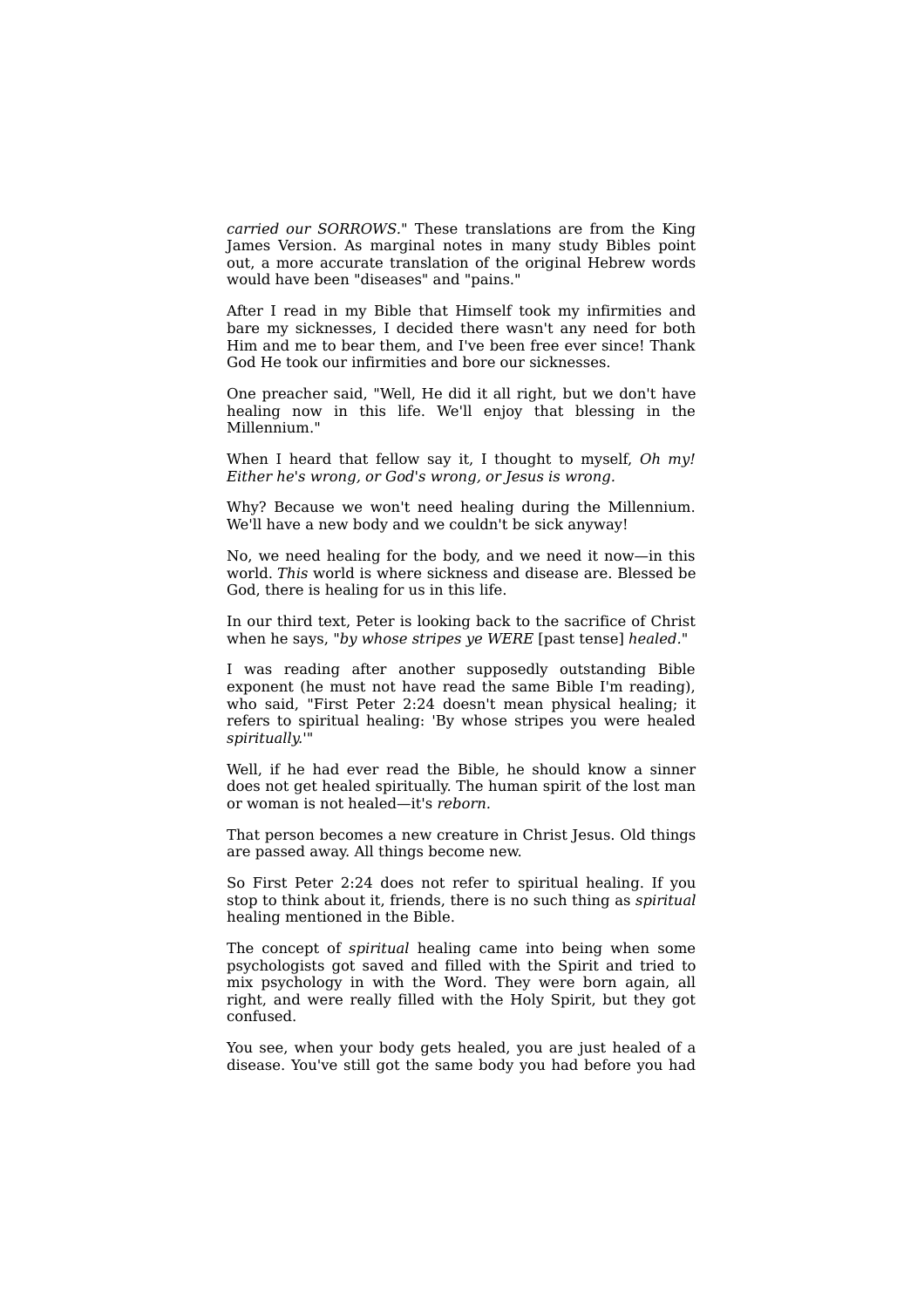the disease.

If your spirit were healed, you would still have the same spirit, too, except it would just be healed. But no, blessed be God, Second Corinthians 5:17 tells *us, "Therefore if any man be in Christ, he is a NEW creature: old things are passed away; behold, all things are become NEW."* Not half of them—all of them. Every bit of them.

In only one sense of the word could divine healing be called spiritual healing: Our body is healed by God, and He is a Spirit. So divine healing is the Spirit's healing us, or spiritual healing. (We are not talking here about the healing of the human spirit.) To put it another way, divine healing is not being healed spiritually, but it is spiritual because it's being healed by the power of God.

In ministering the healing power of God, I'll lay hands on people, the power of God will go into them—and often it will come right back out of them. Why?

They didn't take hold of it; usually because they are trying to receive with their mind. But *divine healing is not mental. You cannot contact God with your mind.* He is not a mind. He is a Spirit.

So healing—divine healing—God's kind of healing—is not *mental,* as Christian Science, Unity and other metaphysical teachers claim. Neither is it just *physical,* as the medical world teaches.

*When God heals, He does heal you PHYSICALLY, but it is through your HUMAN SPIRIT. The reason he does is because He heals you through FAITH, and faith is of the HEART* [spirit], the Bible says.

I've seen it again and again: *When people quit trying to contact God with their MINDS, and start BELIEVING in their HEARTS, they are healed instantly!*

*"For with the HEART man BELIEVETH unto righteousness...."* (Rom. 10:10).

So God contacts you through your SPIRIT—not through your MIND, and not through your BODY—because He is a Spirit. He's not a mind. He's not a man.

The Bible says He isn't. Although He has a spirit-body over in the spirit world (angels do, too), God is not a PHYSICAL being. He is a Spirit. He contacts us through our spirit, and we contact Him through our spirit.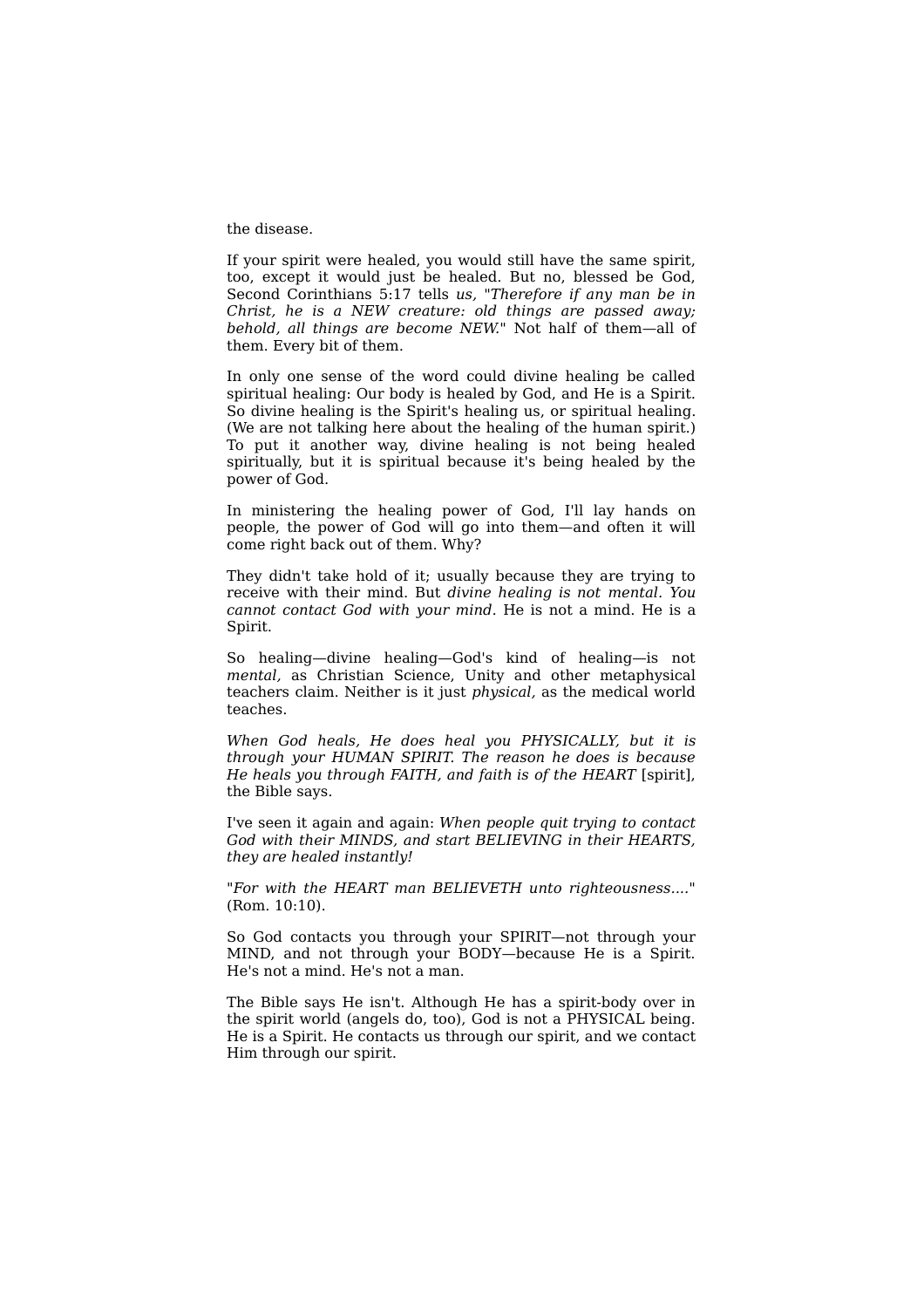When man heals (and man can heal, whether you realize it or not), he must do it either through the mind, or through the physical senses. But when God comes on the scene as the Healer, He heals through man's spirit.

If you want to see God work, look at Jesus. If you want to hear God talk, listen to Jesus. Jesus told Philip, *"Have I been so long time with you, and yet hast thou not known me, Philip? he that hath seen me hath seen the Father"* (John 14:9).

Then Jesus is God. I like to say it this way: *Jesus in His ministry is the will of God in action.*

In the ninth chapter of Mark's Gospel, for example, a man came running up to Jesus, telling Him about his demon-possessed son.

Notice what Jesus replied: *"If thou canst believe, all things are possible to him that believeth"* (v. 23).

Jesus started working immediately on the man's *believing,* which had to do with his *spirit*. Jesus turned his plea for help around and said, "It's not a matter of what I can do; it's a matter of what you can believe."

*"If thou canst believe, all things are possible to him that believeth."*

Psalm 107:20 says, *"He sent his word, and healed them."* The Word He sent under the Old Covenant was spoken by the prophets, but the Word He sent under the New Covenant is the Lord Jesus Christ. He is the Word of God, the Living Word. He sent His Word and healed us.

Therefore, *in the mind of God, we're already healed!* He's already sent His Word and healed us! And He's given us the written Word so we'll know what the Living Word did for us.

Often God will let somebody believe for those Who don't know, or those who are in the babyhood stage of Christianity. He'll meet them on a lower level of faith.

But God expects mature Christians to walk in the light of what they know.

Because everybody's faith is not on the same level, God has provided seven methods by which physical healings can be obtained through the Word. (For a full explanation of these seven methods, see my book *Seven Things You Should Know About Divine Healing.)* One way is through laying on of hands.

When I lay hands on people in obedience to the Law of Contact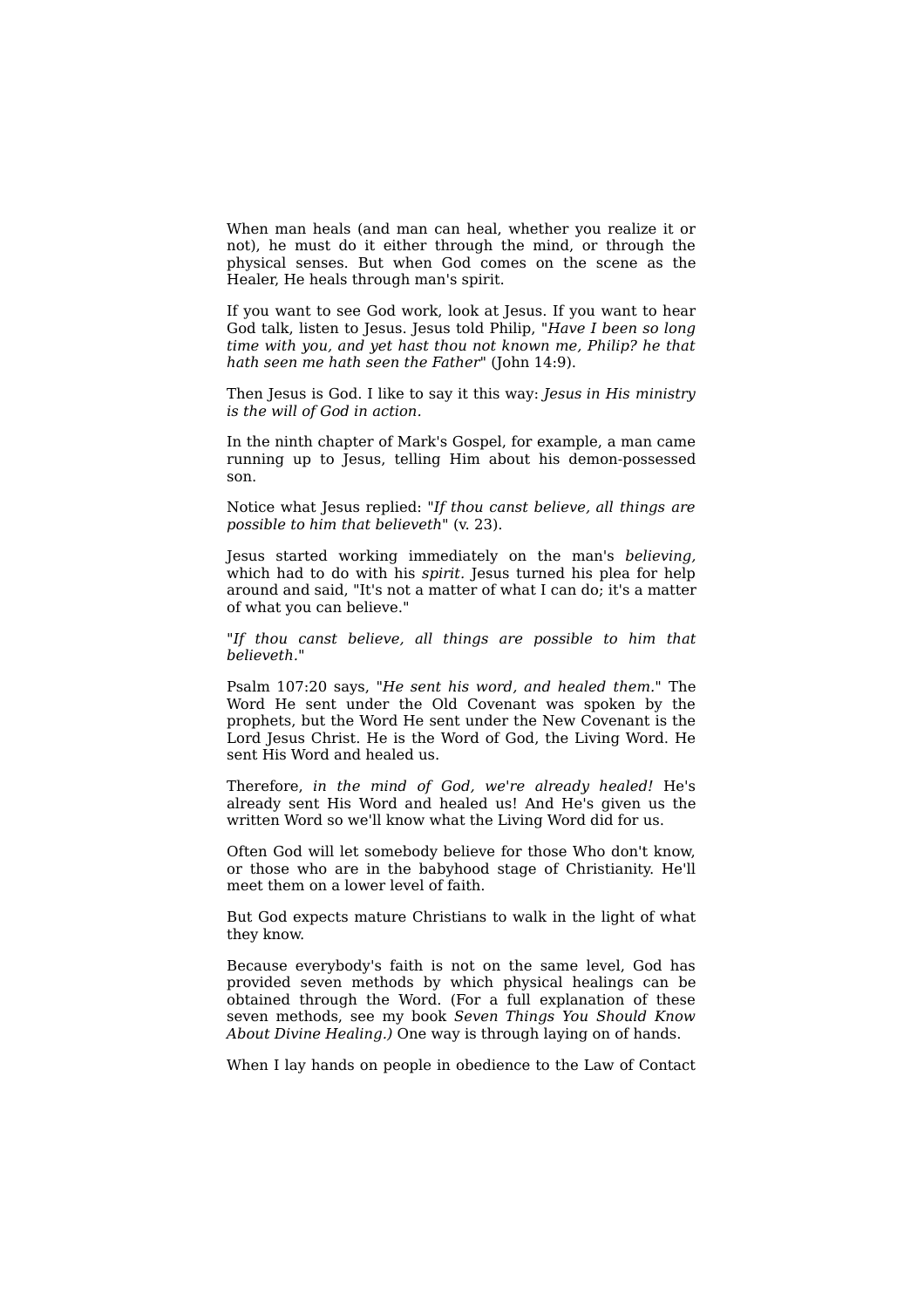and Transmission, the contact of my hands transmits God's healing power into their bodies to undo that which Satan has wrought, and to effect a healing and a cure in them.

When I'm conscious that the healing power went into them, I say, "There it is." That's as far as I can take people. That's where my responsibility ends and yours begins.

## **Chapter 2**

#### **What to Do When Symptoms Return**

I've had people say to me, "Brother Hagin, when you laid hands on me, I felt the power go through me just like electricity. It went all over me. For days I was perfectly all right, but now every symptom has come back on me, and I'm worse than I ever was. Can you help me?

"Thank God, I can. Thank God, I can," I tell them.

"You see, you were healed on somebody else's faith, or by a manifestation of the Spirit of God. You didn't have any foundation of the Word of God in you to help you keep your healing.

"You were like the man who built his house on the sand. The storm came and destroyed it. The symptoms came—the devil bluffed you with symptoms—you accepted them, and he put the sickness back on you."

I tell people, "The thing you must do is get to know the Lord through His Word."

As Smith Wigglesworth said, "I can't understand God by feelings. I can't understand Jesus Christ by feelings. I understand God by what the Word says about Him. He is everything the Word says He is. Get to know the Lord through the Word."

When you know that by His stripes you WERE healed—when you know that surely He has borne our diseases and carried our pains—when you know "Himself took our infirmities, and bare our sicknesses"—when you know that in your spirit as well as you know in your head that  $2 + 2 = 4$ —then the devil will have no power over you.

When you know the power and authority of the Name of Jesus and that you have a right—a biblical right, a scriptural right—to that Name, then the devil will have no power over you.

And when symptoms come, you'll not be filled with fear. You'll simply laugh at the devil and say, "Satan, did you know you're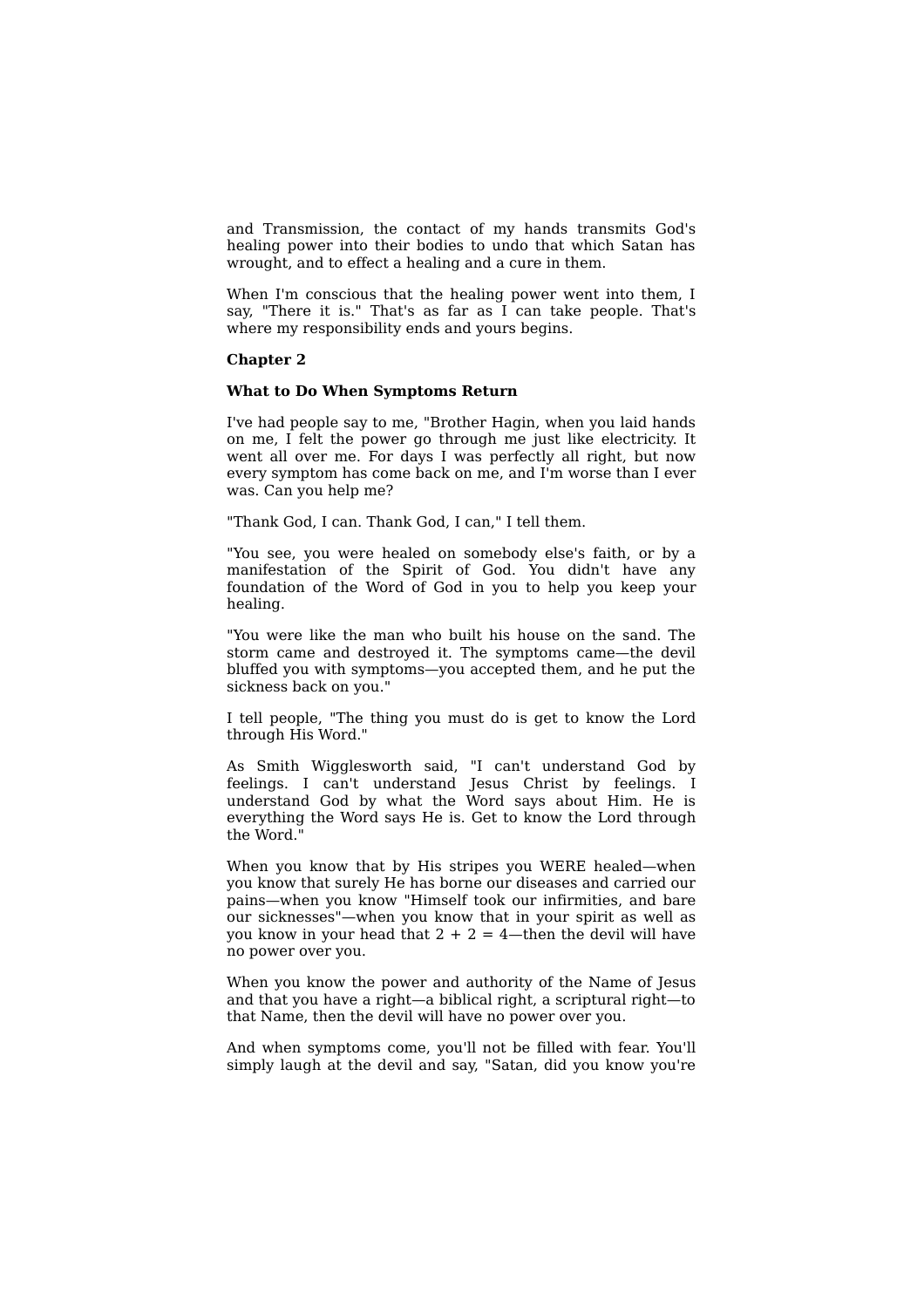whipped? Now you leave my body!"

And he'll leave.

In August 1970, my wife and I went to Syracuse, New York, to preach a Full Gospel Business Men's Convention and to stay on for several weeks to speak for their chapters in Upper New York State.

I remember three Methodist ladies who came up to us after one of the morning services. They said, "We're new in this."

One of the ladies told me how her doctors had sent her to a hospital in New York City because they couldn't determine what was wrong with her.

After five weeks, specialists told her they had found out what was wrong, but it was incurable. She gave us the name of the disease; I had never heard of it.

"In all the history of medical science we know of only seven or eight people in the world who have ever had this," the doctors said. "There is no cure for it. We don't know exactly how long you will live; it's according to how the disease progresses. But we do know that you'll be dead within 10 years."

That's not much for a 36-year-old mother to look forward to.

She went on, "Somebody told me about wonderful healing meetings in Pittsburgh, so I went."

In the first service she attended, the Spirit of God operated in the evangelist. She pointed in this woman's direction and said, "There is a lady over here who has a very rare disease. In fact, medical science has said that only seven or eight people have ever had this."

"I was instantly healed," this woman related. "I went back to the specialists; they ran every test they could; and they couldn't find it. They said, \*We don't understand it, but it's gone.' And for months I never felt better.

"But now," she told my wife and me, "every symptom has come back on me. I haven't told my husband yet, but I'm worse than I ever was. I've been back to the meetings, but I haven't received anything.

Can you help me?"

"Yes, I can," I said. "You see, you were healed by a special manifestation initiated by the Spirit of God in the life of this evangelist—and thank God for it. But then, after you got back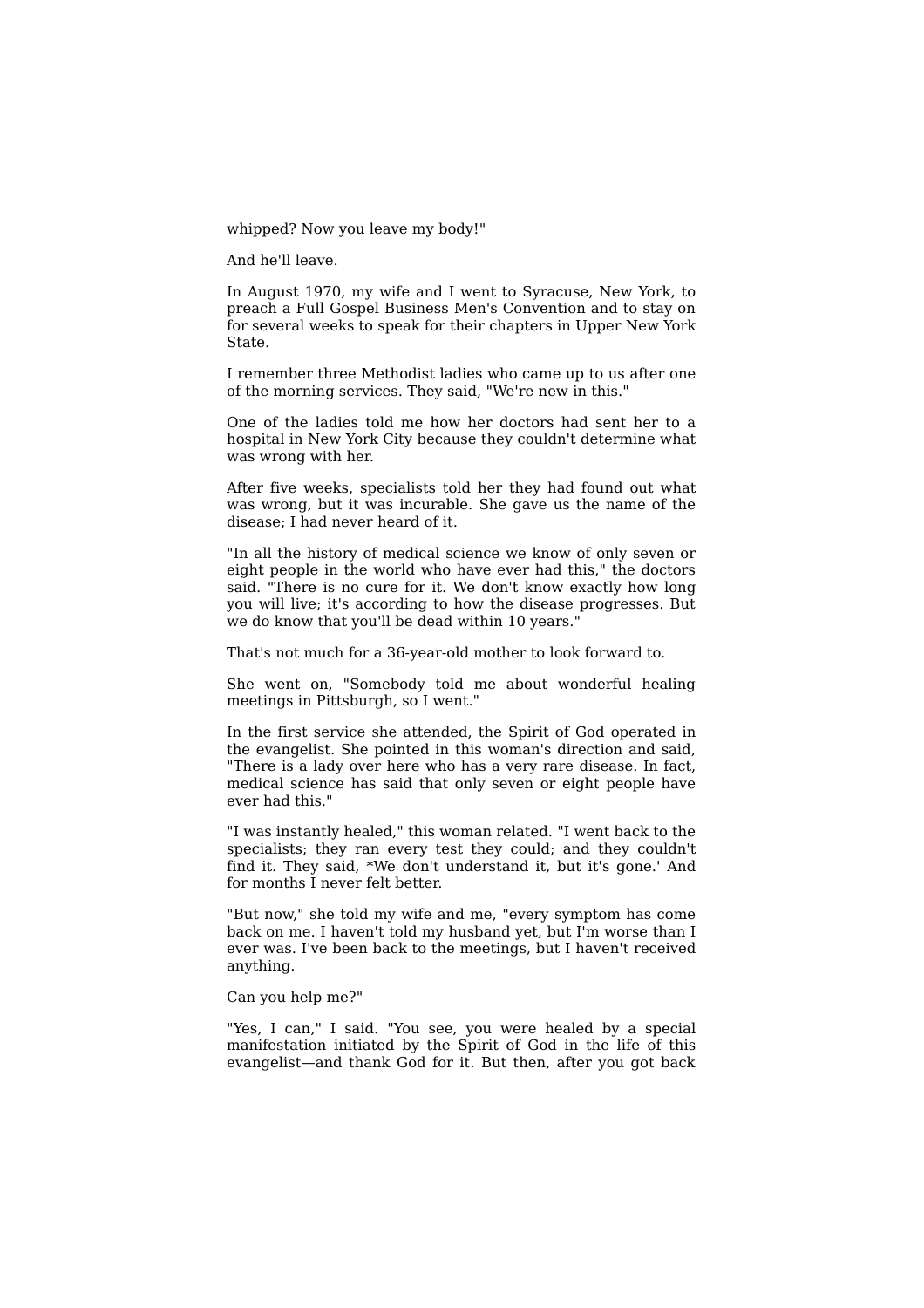home on your own, Satan took advantage of what you didn't know and began to put symptoms back on you. And instead of resisting them, you accepted them."

"What can I do?" she asked.

I said, "Just get in these Bible teaching services like we've been teaching here this week."

So she and her two friends began to follow us from city to city as we spoke for the various Full Gospel Business Men's chapters.

When we were getting ready to leave the area, she said, "Brother Hagin, I'm completely healed. Every symptom has disappeared. This time I got it on my own faith, and I know how to keep it. And I'll tell you something else: I know how to go out and get others healed, too."

What happened to this Methodist woman happens to many. It's easy to get healed in a mass meeting where there is a mass faith and everybody's believing. Others get healed through a special manifestation of the Holy Spirit—through gifts of the Spirit, gifts of healings, etc.

But when these people get back home on their own, they're really on their own! They're not surrounded by faith any longer. Many times they're surrounded by doubt and unbelief.

Then the minute the first symptoms show up, they say, "I *thought* the Lord healed me. I guess He didn't."

And when they say that, they open the door to the devil.

Instead of rising up and meeting the devil with the Word of God and commanding his power to be broken, they yield. Why? Because they have no foundation of God's Word in their lives. They are depending on others to carry them on their prayers and faith.

That might work temporarily, but a permanent healing will be based on their own faith. No one can maintain a healing which has come as a result of another's faith, gifts of the Spirit, and so on, unless his faith is developed through the Word of God to the point where he can maintain his own rights.

We must learn to say, "Devil, you can't put that back on me! The Lord has healed me. I won't accept it back." We must learn to stand in faith; to "keep the switch of faith turned on."

We know God uses people who are especially equipped and gifted by the Spirit—and thank God for them. The healing gifts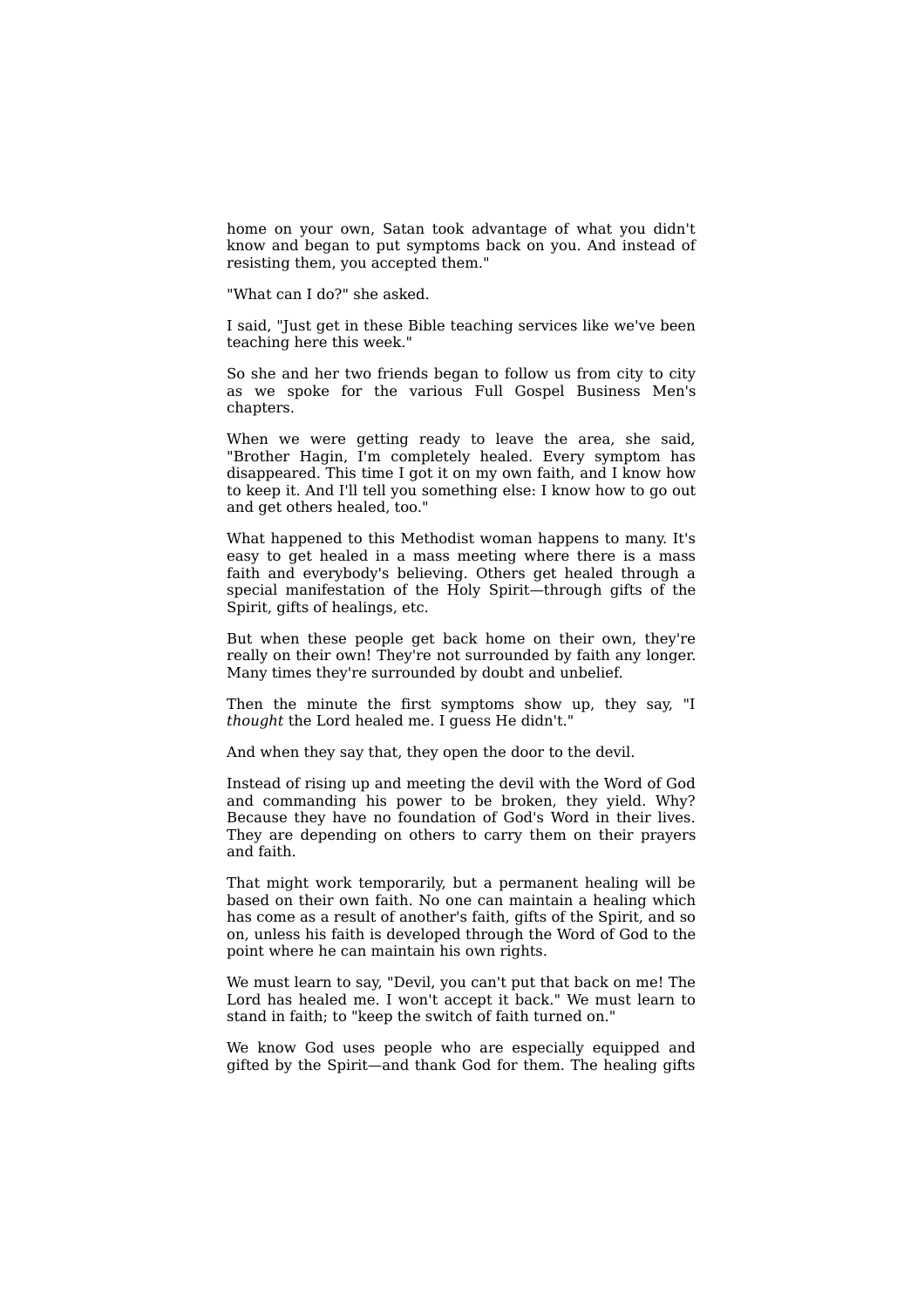bring people in. But just like new converts need to get established in the Word if they're going to go on, people who get healed need to get established in the Word if they're going to stay healed.

Years ago, when I was pastoring a Full Gospel church in the blacklands of North Central Texas, I was walking uptown to get my mail at the post office box, and I saw one of my members, Brother W<sub>camer</sub>, staking his cow out in a vacant lot full of knee-deep green grass. This was 1939. (He could do that then. We didn't have all the city ordinances we have now; especially in small towns.)

As I walked up to him, he started to get up and suddenly he grabbed his back, moaning, "Ohhhh . . . . "

I saw that he couldn't stand up straight, so I got hold of him and started to help him. "Oh, no, no, no! Don't touch me, Brother Hagin! Don't touch me! My goodness, that makes it worse," he said.

It took him five or ten minutes to finally stand upright. He said, "That old rheumatism has come back on me."

He was a man about 63 years old. He had been backslid for 25 years. Then I'd held a meeting in that church eight months before, and he had gotten back to God. I had laid hands on him then, and he'd been healed.

I said, "What happened, Brother W\_\_\_\_\_?"

"Well," he said, "day before yesterday, I was milking the cow and the pain hit me right here in this hand, and it went up my arm and into my back. Ever since then, when I bend down, I can't get up. My back won't work right and my arm won't work right. I'm just in pain and misery."

I said, "Brother W\_\_\_\_\_, you know I prayed for you last January and you were healed."

"Well, yeah," he said.

I said, "Well, how come it came back?"

"I don't know," he said.

I said, "I guarantee you that when that pain struck you in the hand and went up your arm, you said to yourself—or maybe right out loud— *I thought the Lord healed me. I guess He didn't."*

He looked at me and said, "You must be a fortune-teller or a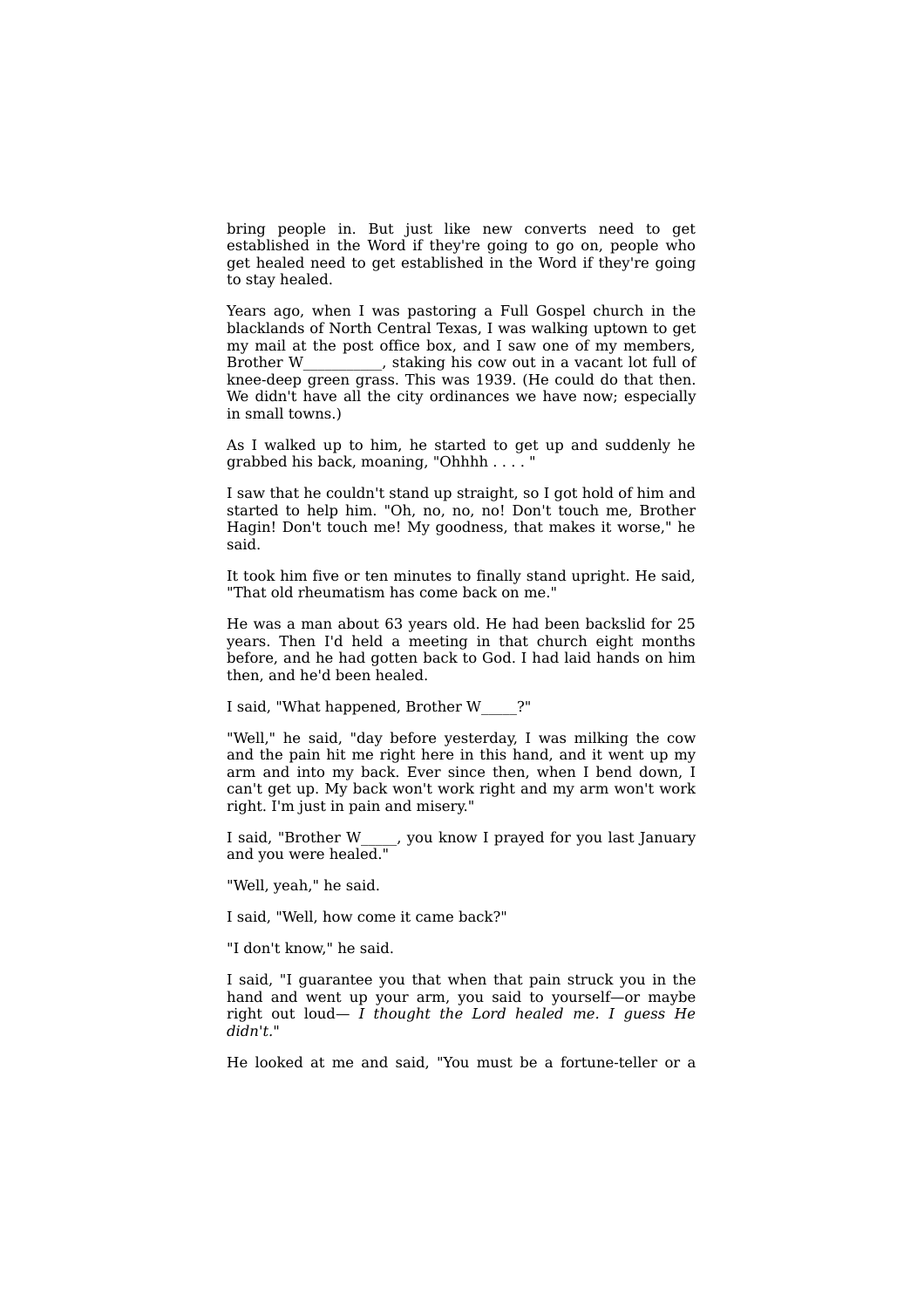mind reader. That's exactly what I said!"

I said, "I'm not telling your fortune or reading your mind. I knew you had to open the door for the devil to come back in, or he couldn't have gotten back in."

He said, "That's exactly what I said."

I explained, "When you said that, you just opened the door and said, 'Come back in, Mr. Devil, and put it on me '—and he obliged you."

"Yeah," he said, "but I'll tell you what I believe: I believe if God ever does anything, it's *done.* If God ever heals anybody, they're healed *forever."*

I said, "You mean if a fellow ever gets healed, then he's always healed?" "Yeah."

I said, "Well, isn't that something? Jesus didn't know that. He didn't know you couldn't lose your healing or the blessings of God. When He appeared in a vision to John on the Isle of Patmos and gave him a message for one of the churches in Asia Minor, He told them to "hold fast" to what they had. Why hold fast to it if you can't lose it? There's an enemy arrayed against you who's going to do his best to rob you if he can.

That's why!"

I said, "Now I'm going to ask you a question: When I laid hands on you and prayed for you last January, how long had you had this condition?"

He said, "I was in pain and I took pain medicine every day for 25 years."

I said, "Then I laid hands on your head in the Name of Jesus, every pain disappeared, and for nine months you haven't had one pain—one symptom—and you haven't taken anything for pain?"

"Not a thing," he said.

"And you said, *I thought* the Lord healed me.' Why, Brother W  $\dot{M}$ ." I said, "a 12-year-old child with half sense would know he had been healed."

He said, "Maybe I'm wrong?"

I said, "I know you're wrong."

I stood there in that vacant lot and taught him for over an hour. And he got it. He told me afterwards, "I may be a little dense,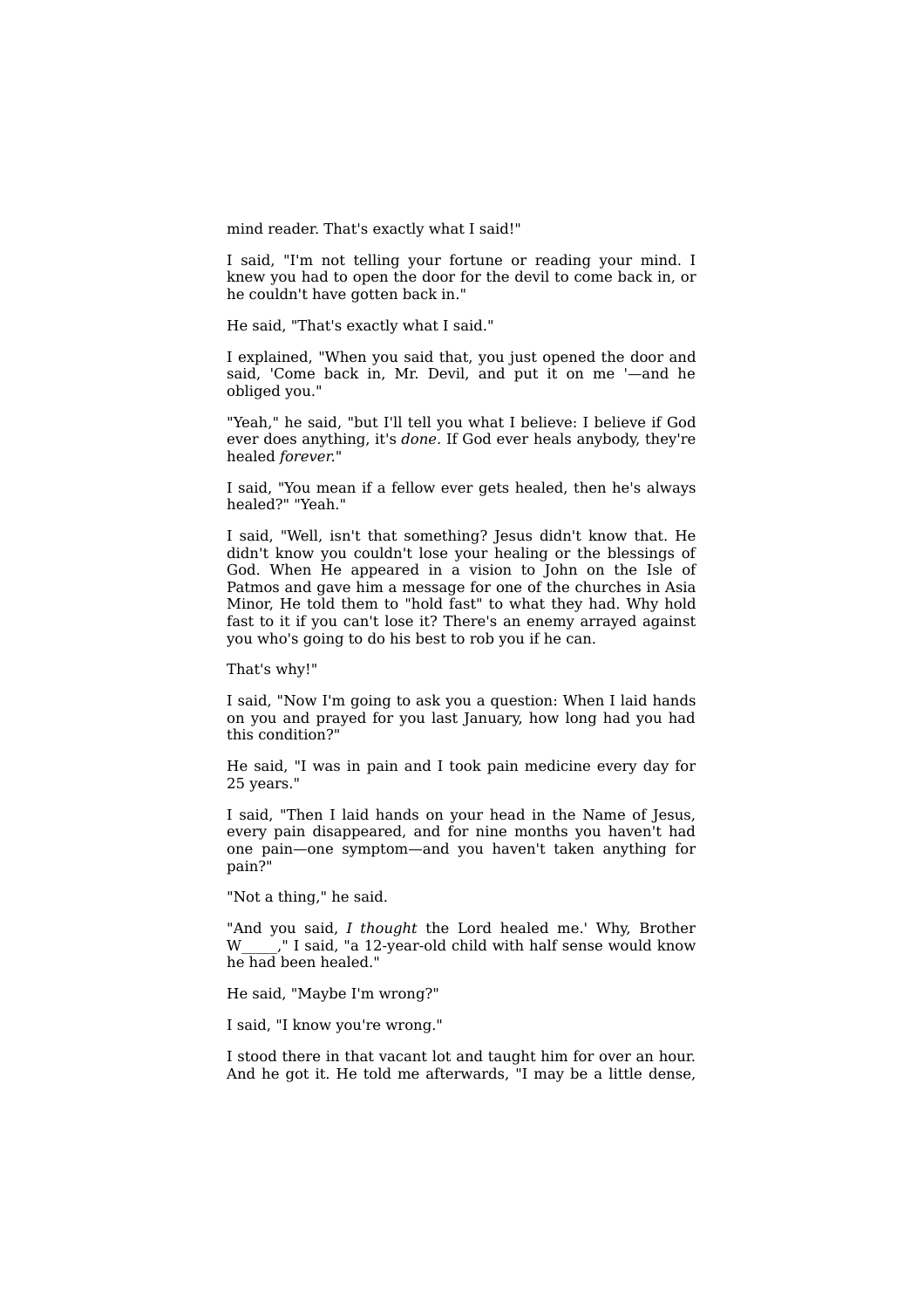but once I get it, I've got it!" This time he got his healing and kept it.

#### **Chapter 3**

## **Why Faith Is Important**

During the great healing revival, evangelists would hold short meetings, and I'd come along behind them with longer meetings. By the time I got there, I often found people who had been healed in those meetings already had lost their healing. That happened in my meetings, too, but I learned how to get them healed and keep them healed.

In 1952, the foremost healing evangelist held a meeting in the high school auditorium in South Bend, Indiana. I was there for several meetings, and sat in a special section reserved for preachers. One of the gentlemen there was a Full Gospel pastor from Florida.

Being a minister, he could have gotten in the healing line any time he wanted to, but he was there several days, so he got a card and waited his turn. (But a minister could break in anytime; they granted them that privilege.)

This minister wore a hearing aid. He couldn't hear without it.

The night came when they called for his number.

He took that hearing aid off and put it in his pocket.

Finally this preacher stepped up in place and just smiled at the evangelist. The latter said, "Well, let's see what's wrong with you." He laid hands on him and said, "Oh, oh!" He jumped back and said, "It's your ears.

You're deaf." He laid hands on him, and the man's ears were opened instantly.

The evangelist had a very soft, low voice. He stood behind the man, talked in a whisper, and that fellow repeated everything he said. He was perfectly healed.

He had started to return to his seat when The evangelist said, "Hey, you're a pastor. You're a pastor of a Full Gospel church in Florida." He knew that by revelation.

Then the man came back to the preachers' section.

We talked to him. He could hear everything, even when we whispered. We tested him. He was perfectly healed.

But by the time the meeting was dismissed, he couldn't hear a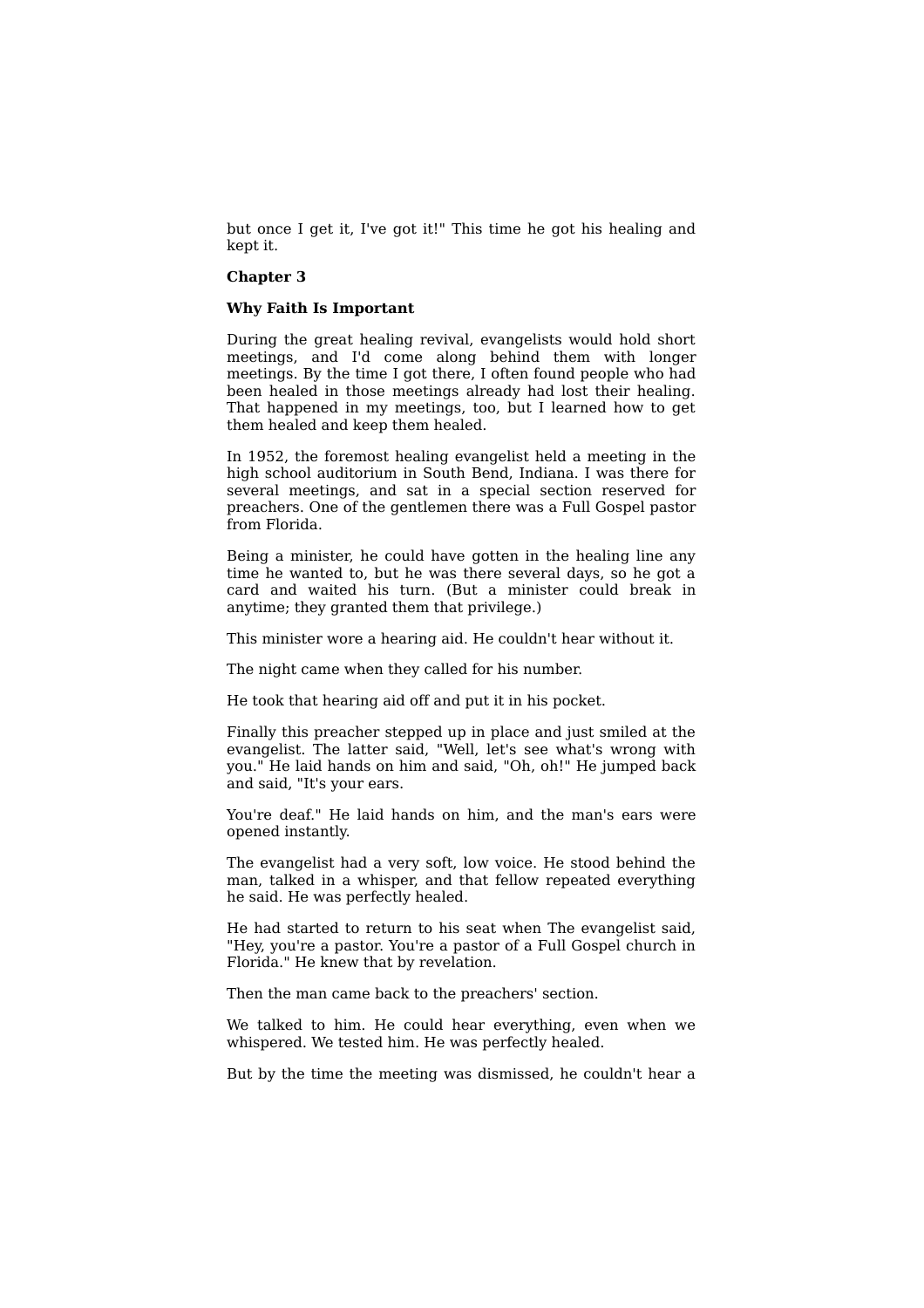thing. He put his hearing aid back on.

Why? He had been healed by a manifestation of the gifts of God, all right, but *if you don't have enough faith in you to hold on to what you have, the devil is going to steal it away from you.*

That's why I changed my ministry and did more teaching. Yes, I could advertise my vision, fill up an auditorium, and get many people healed—but they wouldn't keep their healing. So I held smaller meetings where I could teach the people daily in addition to ministering to the sick.

A well-known evangelist with whom I enjoy great fellowship told me the following story: Many years ago—back in the '40s at the beginning of this brother's healing ministry—he was holding a meeting and a call came that one of the church members, a businessman with a history of heart trouble, had had a heart attack at his home.

The man's wife called the parsonage and said, "If we move him, it will kill him. But if we don't move him, he won't regain consciousness, and he'll die right here on the bedroom floor."

So the pastor and the evangelist rushed over there.

They laid hands on the man and instantly he rose up well. He had been in the process of dressing, so he put on his robe and slippers, walked downstairs, and sat and talked with them for a while in the living room.

Finally the pastor and the evangelist excused themselves, and the man said, "Well, I'll go dress and go to work."

The man's wife, the evangelist said, followed them outside, closed the door, went down the front walk with them, looked around to make sure her husband couldn't hear, and said, "You all keep praying for him."

The evangelist said, "Why?"

"Why," she said, "the devil will come back and put another heart attack on him."

The evangelist said, "Sister, do you know what your problem is?"

She said, "What?"

He said, "You've got more faith in the devil than you have in God! You stood right here and told me what the devil is going to do. You believe he is going to do it.

You believe he's got the authority and power to come back and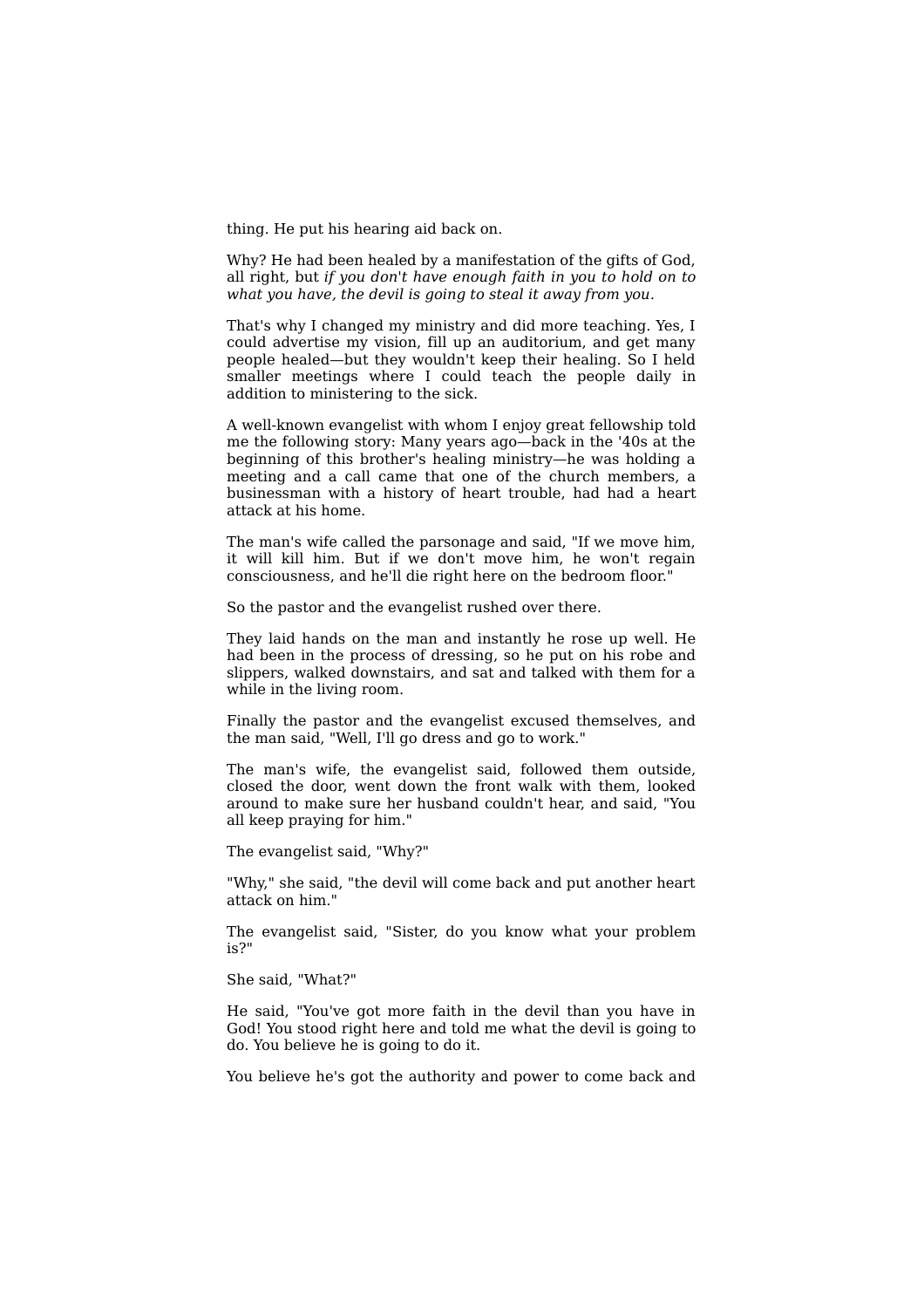put another heart attack on your husband and try to kill him. Why don't you say, The devil can't do it?"

"Aw," she whispered, "I wouldn't say that for anything in the world!"

"Why?"

"Don't you know, the devil will hear me say it?"

So many Full Gospel Christians believe in the devil more than they do in God.

Have more faith in God than you do in the devil!

Stand on His Word. God's Word is true. As F. F. Bosworth said, "Believe your belief and doubt your doubts."

Yes, the devil will try to put things back on you.

But if the Word of God has been built into your spirit—if you've meditated on it long enough, fed on it, and put it into your spirit until you know it has become a part of your inner consciousness —you can put the devil on the run every time. If temptation comes—if pain comes—

instead of being afraid and panicking, you'll just start laughing.

#### **Chapter 4**

## **How to Resist the Devil**

I was holding a meeting for a friend of mine a number of years ago when I was awakened at 1:30 in the morning by alarming symptoms in my body. (I knew something about them because I'd been born with a deformed heart and became bedfast from it. Doctors had said I could die at any minute, but I was healed by the power of God when I was 17.) These severe symptoms were in the region of my heart and chest.

The devil said to my mind, "Uh-huh, you're going to die. That's exactly what's going to happen to you.

You've just been lucky you got by this far. Remember what the doctors said?"

(That sounds like him, doesn't it?)

"This is one time you're not going to get your healing," he kept repeating like a voice speaking to my mind. "Now it's all come back, and you're going to die.

In fact, you're dying now."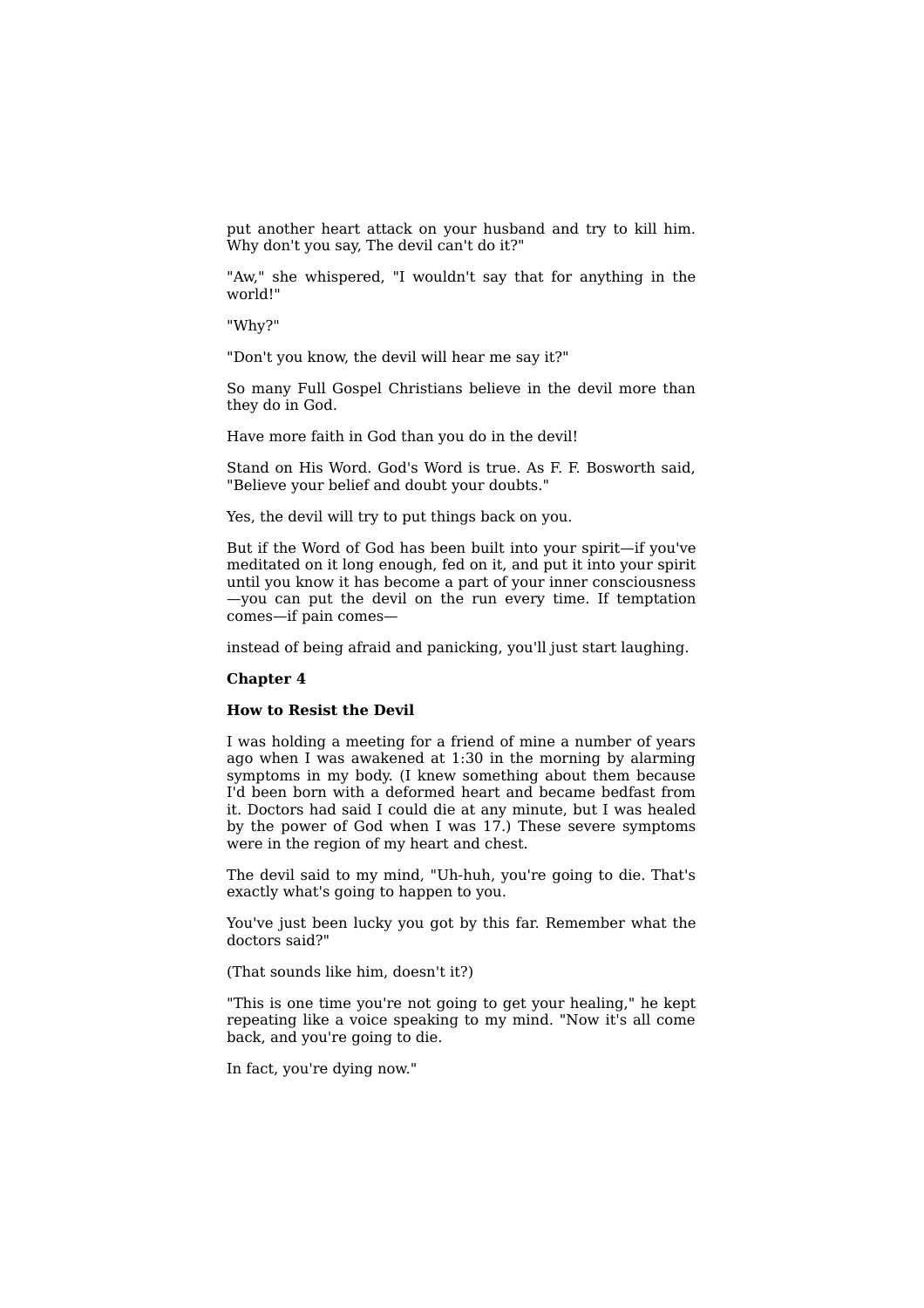Somebody asked me, "What did you do?"

Well, it was in the wintertime, so I pulled the covers up over my head and started laughing. Now, I didn't feel like laughing. There is such a thing as laughter inspired by the Spirit of God where you just can't help it, but I put this one on. I made myself do it. I covered my head (because I didn't want to wake up the rest of the folks in the house) and laughed out loud. It seems to me I must have laughed about 10 minutes.

Finally the devil said, "What are you laughing about?"

I said, "I'm laughing at you."

(He doesn't like to be laughed at any more than you do.) He said, "What are you laughing at me about?"

I said, "I'm laughing at you because you said I'm not going to get healed."

"That's right. That's right. This is one time you're not going to get healed."

I said, "Ha, ha, ha, ha, ha, ha, ha, ha, ha, ha, ha, ha, ha." (I just made myself do it.) I went on and on and on.

Finally the devil said for the third time, "What are you laughing about?"

I said, "I've already told you. I'll tell you again: I'm laughing at you."

"What are you laughing at me about?"

"You said I'm not going to get healed."

"That's right. This is one time you're not going to get your healing."

I said, "Ha, ha, Mr. Devil. Sure I'm not *going* to get it. What do I need to get it for? Jesus already got it for me! I don't need to get it. All I have to do is accept it.

"Now, in case you can't read," I said, "I'll just quote First Peter 2:24 to you. It says, '*Who his own self bare our sins in his own body on the tree, that we, being dead to sins, should live unto righteousness: by whose stripes ye WERE healed.'*

"If we were, I was. So I don't have to get it; Jesus already got it for me, and because He got it for me, I accept it, claim it, and have it. Now you just gather up your little symptoms and get out of here."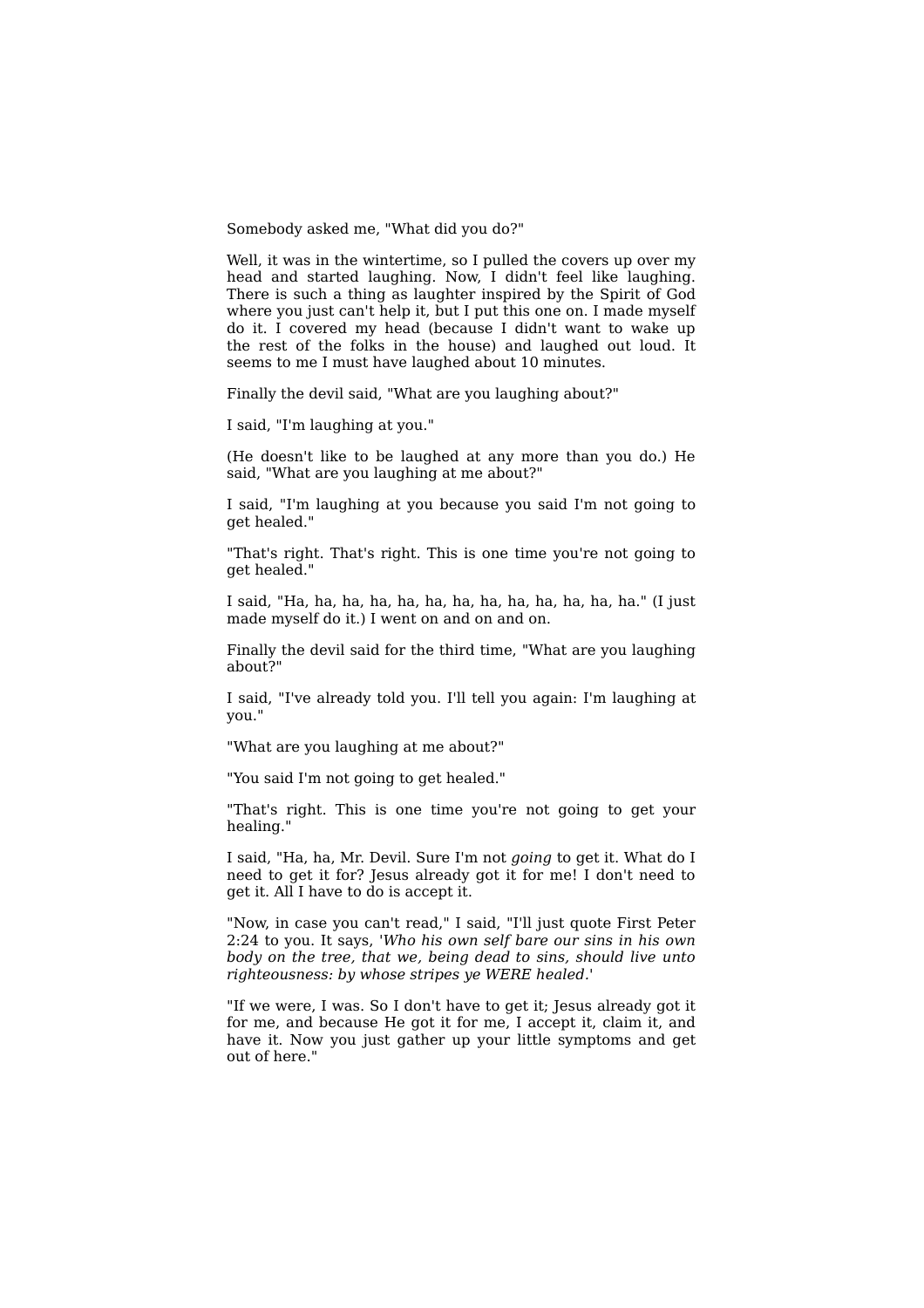You never saw anybody scurry about, gather up their belongings, and take off as fast in your life.

The Bible says to resist the devil and he'll flee from you (James 4:7). I don't know what some folks are waiting on before they start resisting. Maybe they're waiting until something comes along with long horns, a long tail, hooves, and a pitchfork.

Friends, resist anything that is of the devil and you're resisting the devil.

When doubt comes, just say, "Doubt, I resist you. I refuse to doubt."

When fear comes, speak to it. Say, "Fear, I resist you. I refuse to fear."

When sickness comes, speak to it. Say, "Sickness, I refuse to be sick. I refuse sickness. I resist you in Jesus'

Name. You must go." And it will leave. You've got that right.

In a Full Gospel church in one of our western states there was a man who had been born with a deformed foot and a leg that was about four inches shorter than the other. He couldn't walk without crutches due to his crippled condition.

His deformed leg was not as big as the other one; it had not grown right. But in one of my healing meetings in the church, he got healed. His crippled leg grew out to the same length as the other, and his deformed foot straightened out. At 37 years of age, this man was able to wear the first matching pair of shoes he had ever worn in his life.

Six weeks after my meeting was over, the pastor was taking prayer requests on a Wednesday night.

A woman got up and said, "Pastor, I was healed during Brother Hagin's meeting, and for six weeks I've been all right. But all my symptoms have come back on me, and I'm worse than ever. I want you all to pray for me."

Without thinking, the pastor agreed.

Then this fellow who had been healed of the crippled foot and short leg stood up and said, "Pastor, may I say a word? I think it will help this sister.

"You all know me. I was bom crippled, and I've been saved and filled with the Holy Spirit for several years now. I, too, was healed in Brother Hagin's meeting. You know I'm perfectly healed.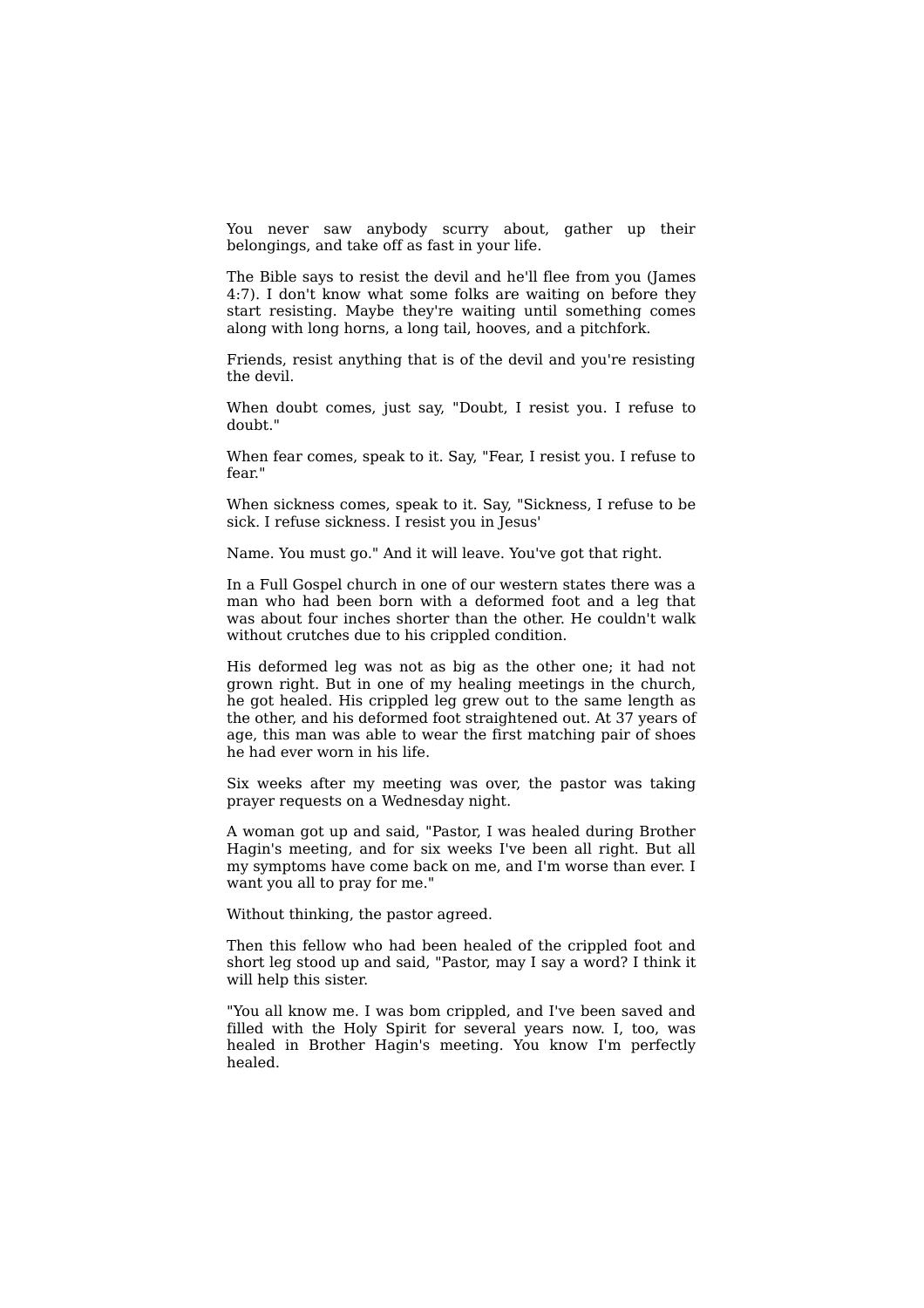"Just this past week I was walking on Main Street when suddenly a pain hit me in the ankle, and that foot that had been healed turned in. I almost fell. In fact, I would have fallen if I hadn't reached my hand out and leaned against a store building. That foot turned in with such pain I could hardly stand it.

"I just slid down the wall and sat on the sidewalk. I don't know what people thought, because I picked up my ankle and foot in my hands and yelled out loud, 'No, you don't, Mr. Devil! You don't put that back on me! God's healed me.' And every symptom left. I've been all right ever since."

He maintained his healing. Although the church prayed, the women lost hers. Why? Under those conditions prayer won't work, because she already had denied what God had done.

*Many times you lose by praying! You lose by turning in prayer requests!* That may startle you, but what you're doing is confessing, "I don't have it."

Some years ago we were down in Greensboro, North Carolina. A woman said to me, "Brother Hagin, when you were here two years ago, I was healed of asthma and related respiratory conditions. I had been under the care of specialists for years and had spent thousands of dollars.

"For 18 solid months I never had a symptom. Then, about six months ago, every symptom of the asthma and respiratory condition came back. I almost played into the hands of the devil by accepting it, but I kept endeavoring to stand against it. I said, 'No, you can't put it back on me!' Thank God I had heard your teaching. I came every day and every night when you were here.

"My husband finally insisted that I go in for an examination. I went and the doctor said, 'I don't understand it. You've got the symptoms, but you don't have the asthma. Every test we run is negative.'"

She said, "I just spoke up and told him, "That's that lying devil, bringing lying symptoms, trying to put it back on me!'"

"Well," the doctor said, "whatever it is, you don't have it."

She said, "I stood against it, and it disappeared. I wouldn't have known to do that if I hadn't heard your teaching." (If she had accepted it, she'd have had it back.)

I don't know why Christians don't stand against the devil and everything that is of the devil. Sickness is not of God. Sickness does not come from heaven. Sickness is not a blessing.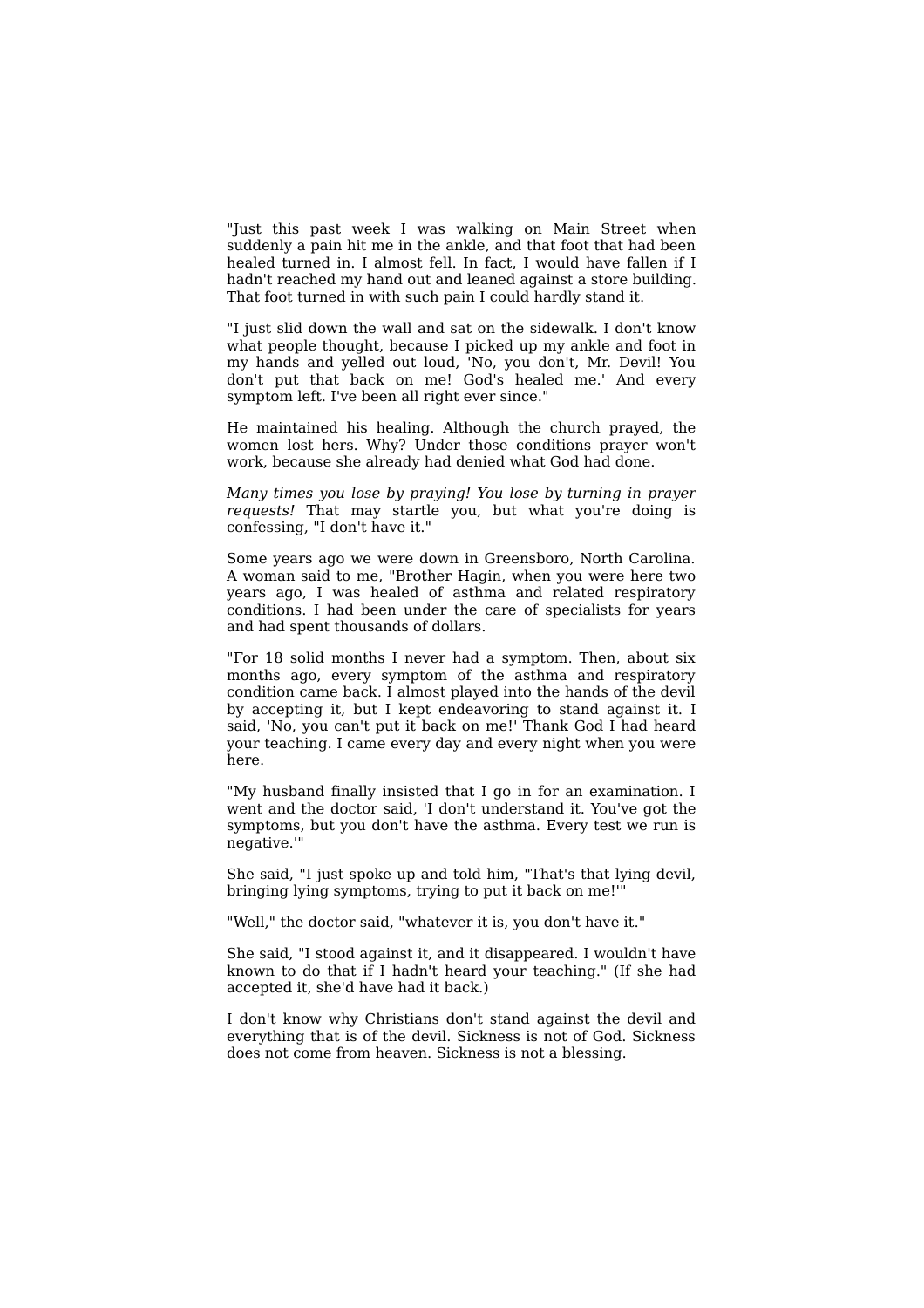I'm not going to accept anything that doesn't come from heaven. I know sickness doesn't come from heaven, because there's none up there.

Someone said of their sickness, "God put it on me."

Well, He stole it if He did. There's no sickness in heaven! God would have to steal it from the devil to put sickness on you. Do you see how ridiculous that is?

No, God didn't put that sickness on you—the devil did! Then he lied to you and told you God did it, and you were gullible enough to accept it.

Repeating the following confession—getting it into your spirit will help you get and keep your healing:

## *Confession:*

In the Name of the Lord Jesus Christ, I exercise authority over this body of mine.

Sickness and disease, I refuse to allow you to stay.

This body, this house, belongs to God. It is a temple of God.

Satan, you have no right to trespass on God's property. Now you get out. You leave my body. I've got authority over you. I know it, You know it, And God knows it.

I hold fast to what I have. I'm keeping my healing!

### **A Sinner's Prayer to Receive Jesus as Savior**

Dear Heavenly Father ...

I come to You in the Name of Jesus.

Your Word says, "... *him that cometh to me I will in no wise cast out"* (John 6:37), so I know You won't cast me out, but You take me in and I thank You for it.

You said in Your Word, *"Whosoever shall call upon the name of the Lord shall be saved"* (Rom. 10:13). I am calling on Your Name, so I know You have saved me now.

You also said *"if thou shalt confess with thy mouth the Lord Jesus, and shalt believe in thine heart that God hath raised him from the dead, thou shalt be saved. For with the heart man believeth unto righteousness; and with the mouth confession is made unto salvation"*

(Rom. 10:9,10). I believe in my heart Jesus Christ is the Son of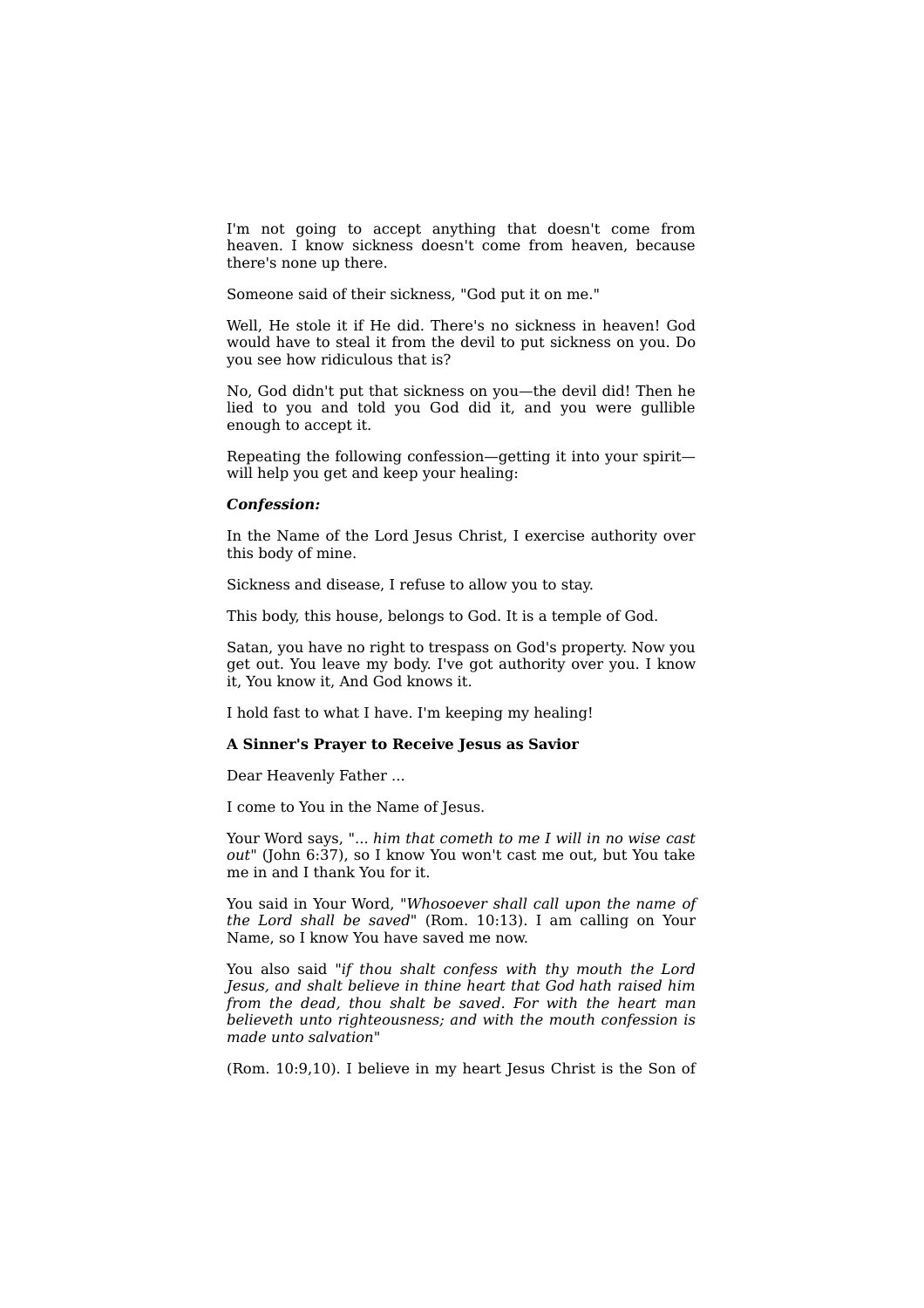God. I believe that He was raised from the dead for my justification, and I confess Him now as my Lord.

Because Your Word says, ". . . *with the heart man believeth unto righteousness* . . . " and I do believe with my heart, I have now become the righteousness of God in Christ (2 Cor. 5:21) . . . And I am saved!

Thank You, Lord!

Signed \_\_\_\_\_\_\_\_\_\_\_\_\_\_\_\_\_\_\_\_\_\_\_\_\_\_\_\_\_\_\_\_\_\_\_\_\_\_

 ${\it Date} \_{} \_{}$